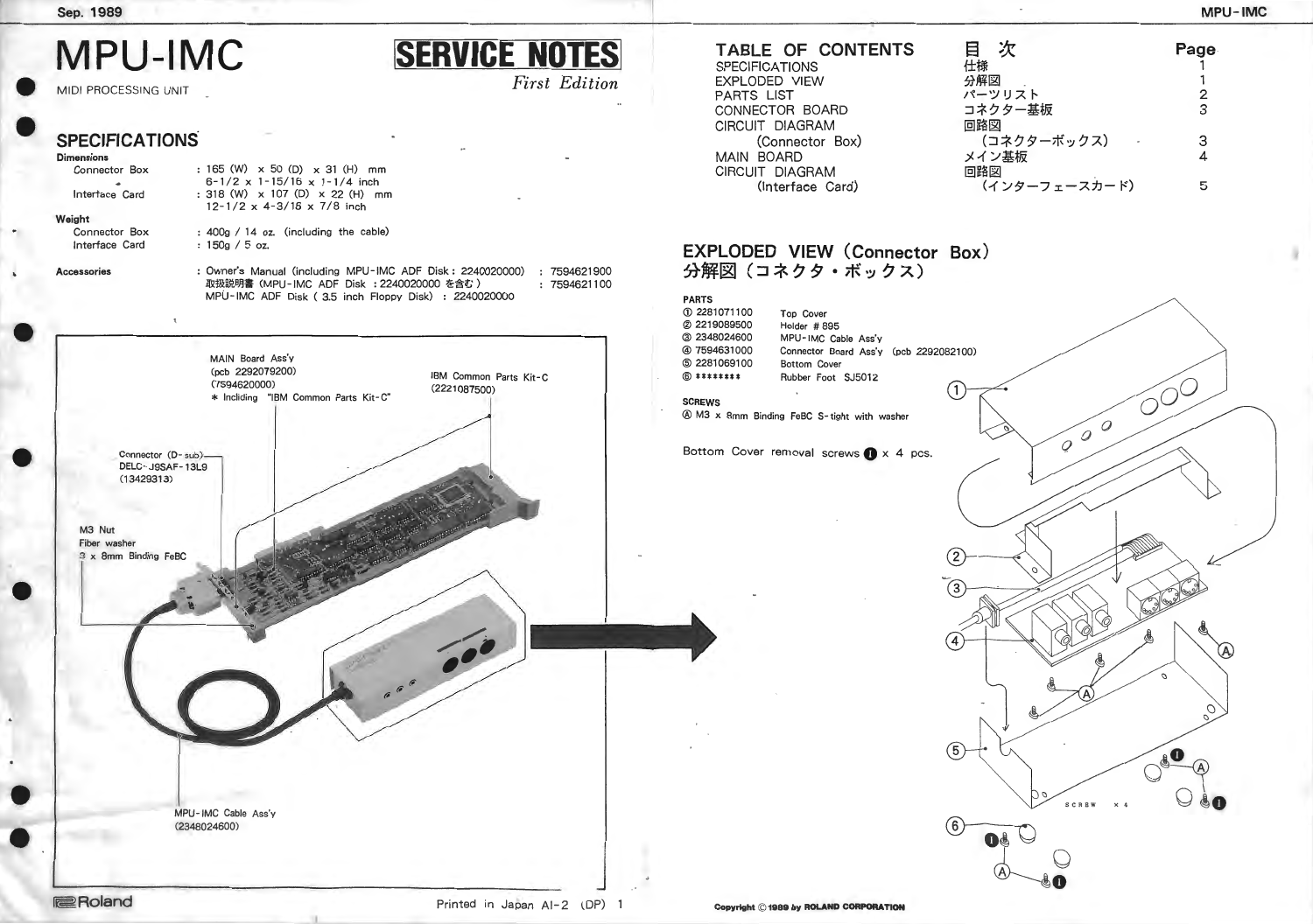# MPU-IMC

# PARTS LIST

| <b>SAFETY PRECAUTIONS:</b>        |                               |        | <b>CONSIDERATIONS ON PARTS ORDERING</b> |                                                                                                          |                     |
|-----------------------------------|-------------------------------|--------|-----------------------------------------|----------------------------------------------------------------------------------------------------------|---------------------|
| The parts marked $\triangle$ have |                               |        |                                         | When ordering any parts listed in the parts list, please specify the following items in the order sheet. |                     |
| safety-related characteristics.   |                               | 0TY    | <b>PART NUMBER</b>                      | <i><b>DESCRIPTION</b></i>                                                                                | <b>MODEL NUMBER</b> |
| Use only listed parts for         | Ex.                           | 10     | 22575241                                | Sharp Key                                                                                                | C-20/50             |
|                                   |                               | $15 -$ | 2247017300                              | Knob (orange)                                                                                            | <b>DAC-15D</b>      |
| replacement.                      |                               |        |                                         | Failure to completely fill the above items with correct number and description will result in delayed or |                     |
| 安全上の注意:                           | even undelivered replacement. |        |                                         |                                                                                                          |                     |
| △が付いている部品は、安全上                    | パーツ発注に関するお願い                  |        |                                         |                                                                                                          |                     |
| 特別な規格でつくられたもので                    |                               |        |                                         | オーダーシートには、必ず下記の4項目は正確に記入して下さい。(例外は除く)                                                                    |                     |
| τ.                                |                               | 必要数    | パーツナンバー                                 | -8                                                                                                       | 使用機種                |
| 交換の際は、指定された部品番                    | 例)                            |        | 22575241                                | Sharp Key                                                                                                | $C-20/50$           |
|                                   |                               | 15     | 2247017300                              | Knob (orange)                                                                                            | DAC-15D             |
| 号以外の部品は使わないように                    |                               |        |                                         | もし記入漏れ、誤記等が有る場合、必要部品が発送出来なかったり、大幅な遅れの原因になります。                                                            |                     |
| して下さい。                            |                               |        |                                         |                                                                                                          |                     |
|                                   | 御協力をお願いします。                   |        |                                         |                                                                                                          |                     |
|                                   |                               |        |                                         |                                                                                                          |                     |
|                                   |                               |        |                                         |                                                                                                          |                     |

### Interface Card

| <b>CASING</b>         | ケース                                         |                                            |                               |
|-----------------------|---------------------------------------------|--------------------------------------------|-------------------------------|
| 2295011700            | IBM Common Parts Kit - C                    |                                            |                               |
| PCB ASS'Y             | 基板完成品                                       |                                            |                               |
| E 7594620000          | Main Board (pcb 2292079200)                 |                                            |                               |
|                       | Including "IBM Common Parts Kit - C"        |                                            |                               |
|                       | "IBM Common Parts Kit - C" を含む。             |                                            |                               |
| IC                    |                                             |                                            |                               |
| 15179222              | HD6801V0B55P                                | CPU (Including Mask ROM)                   | IC3 on Main Board             |
| 15239133              | HG62E08R10FS                                | Handshake Controller                       | IC <sub>2</sub>               |
| 15179406              | LC3517AC-15                                 | 16kbit \$ RAM                              | IC <sub>1</sub>               |
| or 15179322           | $HM-6116P-4$                                |                                            |                               |
| 15159124H0            | HD14093BP                                   | Quad 2-Input NAND Schmitt Triggers         | IC14                          |
| 15169303H0            | HD74LS02P                                   | Quad 2-Input NOR Gate                      | IC <sub>5</sub>               |
| 15169304H0            | HD74LS04P                                   | Hex Inverter                               | IC <sub>8</sub>               |
| 15169334H0            | HD74LS05P                                   | Hex Inverter with Open Collector Output    | IC4, 6                        |
| 15169339H0            | HD74LS32P                                   | Quad 2-Input OR Gate                       | IC7                           |
| 15169311H0            | HD74LS74P                                   | Dual D Flip Flop                           | IC <sub>9</sub>               |
| 15169313H0            | HD74LS86P                                   | Quad 2-Input Exclusive OR Gate             | IC12                          |
| 15169318H0            | HD74LS138P                                  | 3 to 8 Line Decoder                        | <b>IC10</b>                   |
| 15169380              | <b>M74LS688P</b>                            | 8 bit Equality Comparator                  | IC13, 15                      |
| 15169613              | Ċ.<br>M74ALS573AP                           | D-type Latch with 3 State Output           | IC11                          |
| 15189171              | M5218P                                      | Dual Op Amp                                | <b>IC16</b>                   |
|                       |                                             |                                            |                               |
| <b>TRANSISTOR</b>     | トランジスタ                                      |                                            |                               |
| 15129114              | 2SC-1815GR                                  |                                            | All Transistors on Main Board |
| <b>DIODE</b>          | ダイオード                                       |                                            |                               |
| 15019125              | $1SS-133$                                   |                                            | All Diodes on Main Board      |
| <b>INDUCTANCE</b>     | インダクタンス                                     |                                            |                               |
| 12399501M1            | <b>BL02RN2-R62</b>                          | Fairrite Beads                             | L1, 5 on Main Board           |
| 13529105M1            | DSS310-55D223S                              | EMI Filter                                 | FL1, 7                        |
| 13529183              | EXCEMT101BC                                 | EMI Filter                                 | $FL2-6$                       |
| <b>X'TAL</b>          | 発振子                                         |                                            |                               |
| 12389715              |                                             |                                            |                               |
|                       | <b>KMFC-1002T</b>                           | 4MHz (Incluging Capacitor 30pF $\times$ 2) | X1 on Main Board              |
| <b>RESISTOR ARRAY</b> | 抵抗アレイ                                       |                                            |                               |
| 13919303              | <b>RML S8 333J</b>                          | $33k\Omega$<br>$\times$ 8                  | RA1 on Main Board             |
| <b>CONNECTOR</b>      | コネクター                                       |                                            |                               |
| 13429313              | DELC-J9SAF-13L9                             | D-sub Connector                            |                               |
| <b>SCREWS</b>         | ネジ類                                         |                                            |                               |
| *******               | M3 Nut                                      |                                            |                               |
| ********              |                                             | $2$ pcs.                                   |                               |
| ********              | Fiber washer<br>3 x 8mm Binding FeBC 2 pcs. | $1$ pcs.                                   |                               |
|                       |                                             |                                            |                               |

|                                      |                 | $\ll$ Cautionary points in returning a PCB when repair is impossible. $\gg$ | When returning a PCB that cannot be repaired, first pack the PCB carefully and then clearly<br>enter all necessary information in the sheet (see below) and always include it with the PCB. |  |
|--------------------------------------|-----------------|-----------------------------------------------------------------------------|---------------------------------------------------------------------------------------------------------------------------------------------------------------------------------------------|--|
| ≪修理不可能で基板を返却する場合の注意点≫                |                 | して下さい。又、その際基板は、丁寧に梱包して返却するようにして下さい。                                         | 修理不可能で基板を返却する場合、必要事項 (詳細は下記参照) を明記して、必ず対象の返却基板に添えて返却                                                                                                                                        |  |
| <b>Necessary Information</b><br>必要事項 |                 |                                                                             |                                                                                                                                                                                             |  |
| 1.Company Name<br>サービス名              | 2. Model<br>機能欠 | 3. Serial Number<br>倒冶系号                                                    | 4. Symptom<br>症状                                                                                                                                                                            |  |

## **Connector Box**

| <b>CASING</b>        | ケース                                         |                         |
|----------------------|---------------------------------------------|-------------------------|
| 2281071100           | Top Cover                                   |                         |
| 2281069100           | Bottom Cover                                |                         |
| 2219089500           | Holder 219-895                              |                         |
| ********             | Rubber Foot SJ5012                          |                         |
|                      |                                             |                         |
| PCB ASS'Y            | 基板完成品                                       |                         |
| 7594631000           | Connector Board (pcb 2292082100)            |                         |
| <b>JACK</b>          | ジャック                                        |                         |
| 13449424             | TCS0700-01-0101                             | MIDI IN, OU             |
| 13449418             | HSJ0833-01-030                              | TAPE IN, OU             |
| IC                   |                                             |                         |
| 15169334H0           | HD74LS05P                                   | Hex Inverter            |
| 15229712             | <b>PC900</b>                                | Photo Couple            |
| <b>DIODE</b>         | ダイオード                                       |                         |
| 15019103             | $1S - 2473$                                 | D <sub>3</sub> on Conne |
| <b>SCREWS</b>        | ネジ類                                         |                         |
| ********             | M3 x 8mm Binding FeBC S-tight wit           |                         |
| ********             | M3 tooth washer                             | ۷                       |
|                      |                                             |                         |
| <b>MISCELLANEOUS</b> | その他                                         |                         |
| 12389711             | PKM24-4A0                                   | Piezo-Buzzer            |
| 2348024600           | MPU-IMC Cable Ass'v                         |                         |
| <b>ACCESSORIES</b>   |                                             |                         |
|                      |                                             |                         |
| <b>ACCESSORIES</b>   | 付属品                                         |                         |
| 7594621900           | Owner's Manual (including $MPU \subset TMC$ |                         |
| 7594621100           | 取扱説明書 (MPU-IMC ADF Disk: 2240               |                         |
| 2240020000           | MPU-IMC ADF Disk (3.5inch Floppy)           |                         |
|                      |                                             |                         |

|                                       |       |                          | Sep. 1989 |                   |
|---------------------------------------|-------|--------------------------|-----------|-------------------|
|                                       |       |                          |           |                   |
|                                       |       |                          |           |                   |
|                                       |       |                          |           |                   |
|                                       |       |                          |           |                   |
|                                       |       |                          |           |                   |
|                                       |       |                          |           |                   |
|                                       |       |                          |           |                   |
|                                       |       |                          |           |                   |
|                                       |       |                          |           |                   |
|                                       |       |                          |           | $\langle \rangle$ |
|                                       |       |                          |           |                   |
|                                       |       |                          |           |                   |
|                                       |       |                          |           |                   |
|                                       |       |                          |           |                   |
|                                       |       |                          |           |                   |
|                                       |       |                          |           |                   |
| T, THRU<br>UT, METORONOME             | JK5-7 | JK1-3 on Connector Board |           |                   |
|                                       |       |                          |           |                   |
| er                                    | IC1   |                          |           |                   |
| ector Board                           |       |                          |           |                   |
|                                       |       |                          |           |                   |
| th washer<br><b>9pcs.</b><br>2pcs.    |       |                          |           |                   |
|                                       |       |                          |           |                   |
|                                       |       |                          |           |                   |
|                                       |       |                          |           |                   |
|                                       |       |                          |           |                   |
|                                       |       |                          |           |                   |
| ADF Disk: 2240020000)<br>0020000 を含む) |       |                          |           |                   |

 $\epsilon$ 

Disk )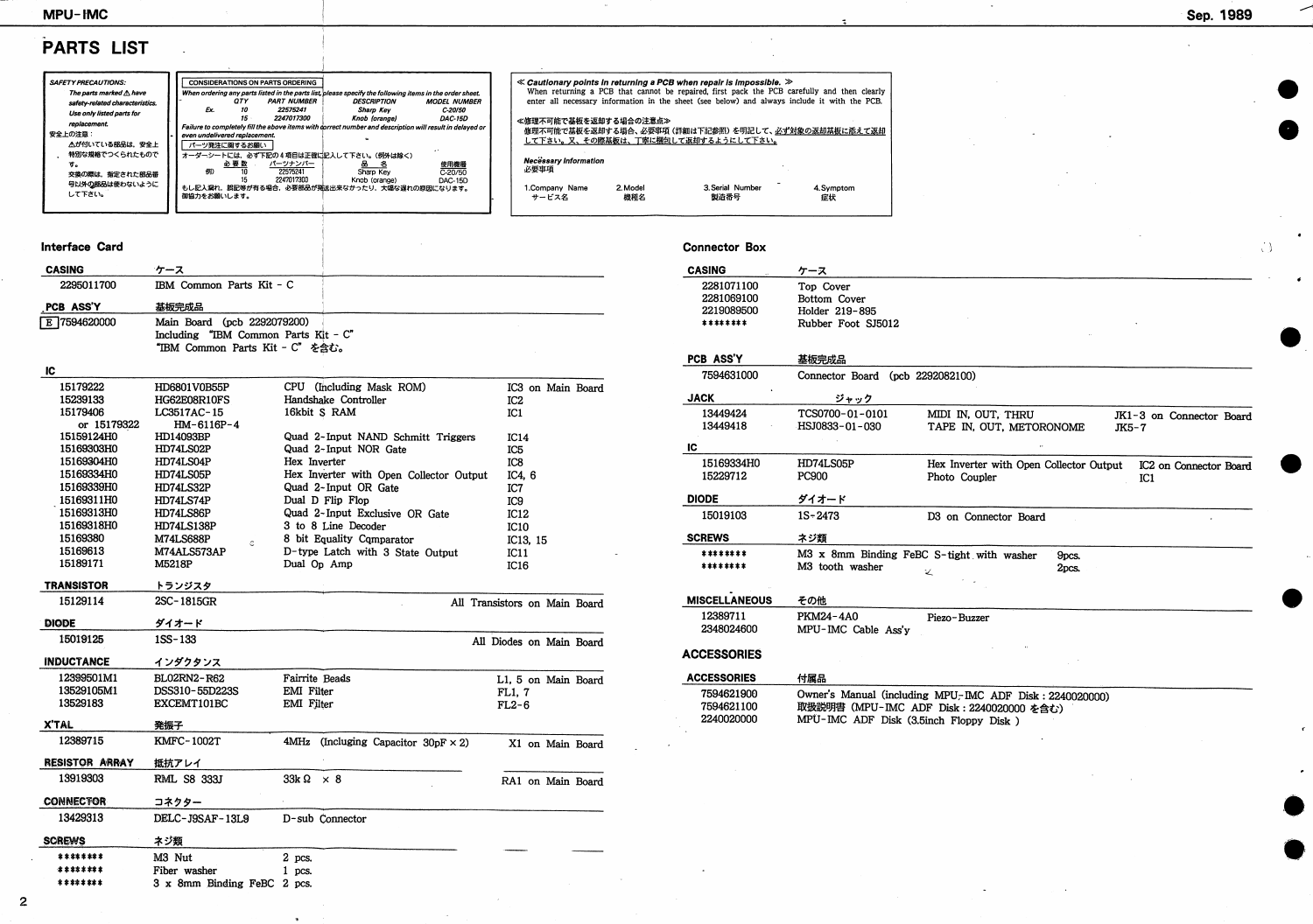![](_page_2_Figure_0.jpeg)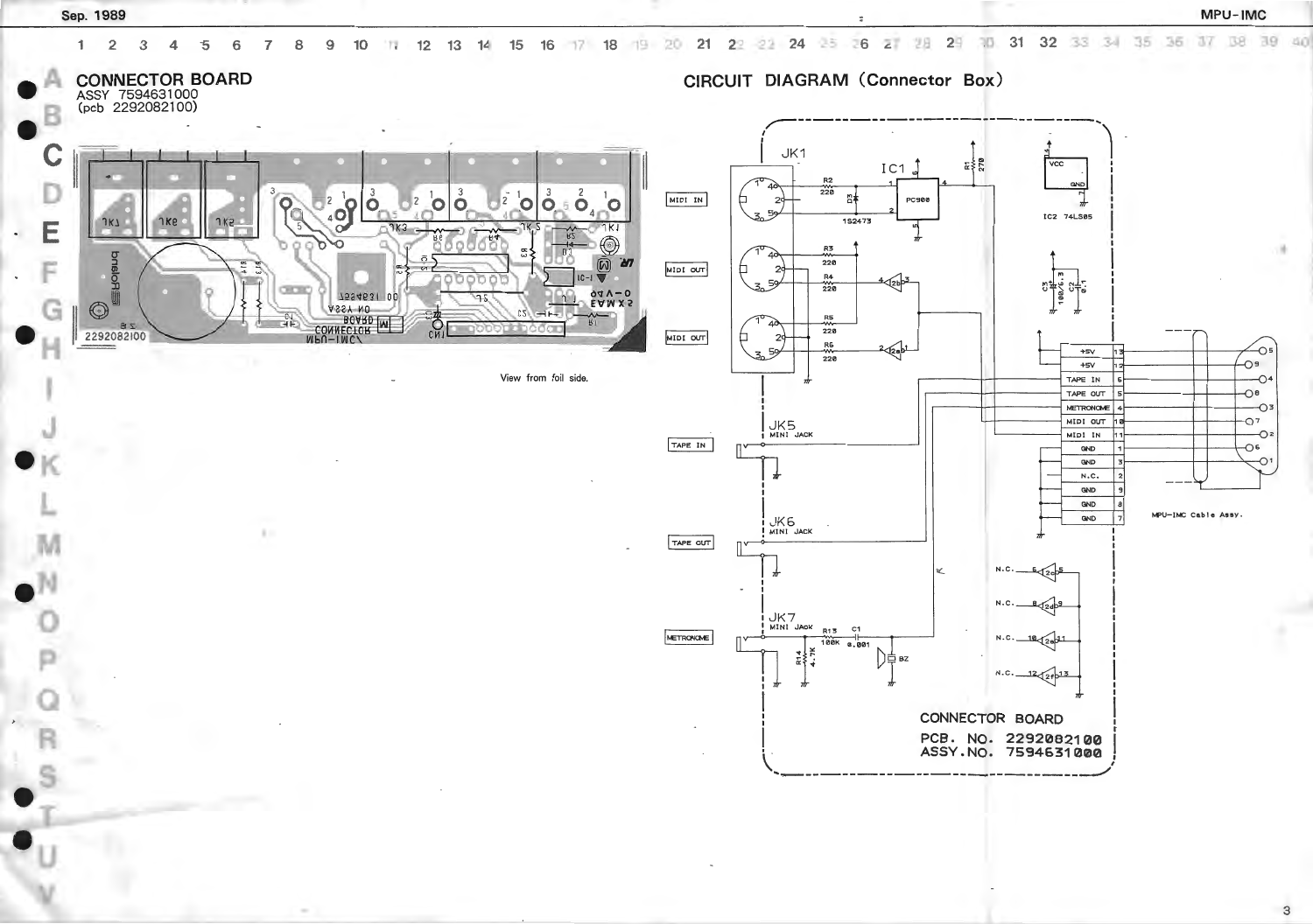|        | MPU-IMC |        |           |                                                          |            |          |       |         |     |                           |                                  |            |             |                                                    |         |          |                                    |                              |                 |                                                |                                                                                                                                                                                                                                                                                                                                                                                                                      |                                      |                                                                                                              |                                                          |                           |       |    |                           | Sep. 1989 |  |
|--------|---------|--------|-----------|----------------------------------------------------------|------------|----------|-------|---------|-----|---------------------------|----------------------------------|------------|-------------|----------------------------------------------------|---------|----------|------------------------------------|------------------------------|-----------------|------------------------------------------------|----------------------------------------------------------------------------------------------------------------------------------------------------------------------------------------------------------------------------------------------------------------------------------------------------------------------------------------------------------------------------------------------------------------------|--------------------------------------|--------------------------------------------------------------------------------------------------------------|----------------------------------------------------------|---------------------------|-------|----|---------------------------|-----------|--|
| A      | 2<br>E  |        |           | <b>MAIN BOARD</b><br>ASSY 7594620000<br>(pcb 2292079200) |            |          |       |         |     |                           |                                  |            |             |                                                    |         |          |                                    |                              |                 |                                                |                                                                                                                                                                                                                                                                                                                                                                                                                      |                                      |                                                                                                              |                                                          |                           |       | 35 |                           |           |  |
| D<br>E |         |        |           |                                                          |            |          |       |         |     |                           |                                  | $000 - 21$ | <b>in</b> - | $\frac{14}{9}$ a b $\frac{107}{9}$ o $\frac{8}{9}$ |         | MPU-IMC  |                                    | $-10800$                     |                 | <mark>@</mark> ¤¤များ<br>စီး <sup>14</sup> းစစ | 10000000                                                                                                                                                                                                                                                                                                                                                                                                             |                                      |                                                                                                              |                                                          | $\circledcirc$            |       |    |                           |           |  |
| G      |         | 0<br>병 |           | $0 0 0 0 0 0 0 0 0 0 0 0 0$                              |            |          | 00000 |         | 000 | $\frac{90000000000}{914}$ |                                  |            |             | $\begin{array}{c}\n1000000^8\n\end{array}$         |         |          | $\overline{a}$                     | adaaba                       | $\frac{1}{100}$ |                                                | $\begin{array}{ c c c }\n\hline\n\multicolumn{1}{ c }{\textbf{0.0000}} \\ \hline\n\multicolumn{1}{ c }{\textbf{0.0000}} \\ \hline\n\multicolumn{1}{ c }{\textbf{0.000}} \\ \hline\n\multicolumn{1}{ c }{\textbf{0.000}} \\ \hline\n\multicolumn{1}{ c }{\textbf{0.000}} \\ \hline\n\multicolumn{1}{ c }{\textbf{0.000}} \\ \hline\n\multicolumn{1}{ c }{\textbf{0.000}} \\ \hline\n\multicolumn{1}{ c }{\textbf{0.0$ |                                      |                                                                                                              |                                                          |                           |       |    |                           |           |  |
|        |         |        | <b>SD</b> | 2190                                                     | 0000       | 64<br>55 |       | 0000000 |     |                           | 000000                           |            |             |                                                    |         | 00000000 |                                    | 00000000<br>ECSR1 M          |                 | 필리티                                            | 0000000000010                                                                                                                                                                                                                                                                                                                                                                                                        |                                      | $\left(\frac{1}{100}\right)^{100}$ $\left(\frac{100}{100}\right)^{100}$ $\left(\frac{100}{100}\right)^{100}$ | R27<br>R28<br>C28<br>C28<br>C28                          | R33<br>C33<br>R34<br>R34  |       |    |                           |           |  |
|        |         |        |           |                                                          |            |          |       |         |     | <b>NEW</b>                | <b>DOIOIO O O</b><br><b>TABE</b> |            |             | 0000                                               | eRoland |          | Pagpoorage RAY-01                  | $94V - 0$ M<br>$rac{18}{10}$ |                 | IRQ                                            | 0000000<br>765439                                                                                                                                                                                                                                                                                                                                                                                                    |                                      |                                                                                                              | <u>оО</u><br>$\frac{130}{c31}$<br>$\frac{1}{\sqrt{1+2}}$ |                           |       |    |                           |           |  |
|        |         |        |           |                                                          | <b>ASS</b> |          |       | conn    |     |                           |                                  |            |             |                                                    |         |          | FCC ID: DKDMPU - IMC MADE IN JAPAN |                              |                 |                                                |                                                                                                                                                                                                                                                                                                                                                                                                                      | <b>THE REAL PROPERTY OF STATE OF</b> |                                                                                                              |                                                          |                           | FL7 P |    | $\mathbf{A}=\mathbf{A}$ . |           |  |
|        |         |        |           |                                                          |            |          |       |         |     |                           |                                  |            |             |                                                    |         |          |                                    |                              |                 |                                                |                                                                                                                                                                                                                                                                                                                                                                                                                      |                                      |                                                                                                              |                                                          | View from component side. |       |    |                           |           |  |
|        |         |        |           |                                                          |            |          |       |         |     |                           |                                  |            |             |                                                    |         |          |                                    |                              |                 |                                                |                                                                                                                                                                                                                                                                                                                                                                                                                      |                                      |                                                                                                              |                                                          |                           |       |    |                           |           |  |
|        |         |        |           |                                                          |            |          |       |         |     |                           |                                  |            |             |                                                    |         |          |                                    |                              |                 |                                                |                                                                                                                                                                                                                                                                                                                                                                                                                      |                                      |                                                                                                              |                                                          |                           |       |    |                           |           |  |
|        |         |        |           |                                                          |            |          |       |         |     |                           |                                  |            |             |                                                    |         |          |                                    |                              |                 |                                                |                                                                                                                                                                                                                                                                                                                                                                                                                      |                                      |                                                                                                              |                                                          |                           |       |    |                           |           |  |
|        |         |        |           |                                                          |            |          |       |         |     |                           |                                  |            |             |                                                    |         |          | $\sim 10^{-1}$                     |                              |                 |                                                |                                                                                                                                                                                                                                                                                                                                                                                                                      |                                      |                                                                                                              |                                                          |                           |       |    |                           |           |  |
|        |         |        |           |                                                          |            |          |       |         |     |                           |                                  |            |             |                                                    |         |          |                                    |                              |                 |                                                |                                                                                                                                                                                                                                                                                                                                                                                                                      |                                      |                                                                                                              |                                                          |                           |       |    |                           |           |  |

![](_page_3_Picture_1.jpeg)